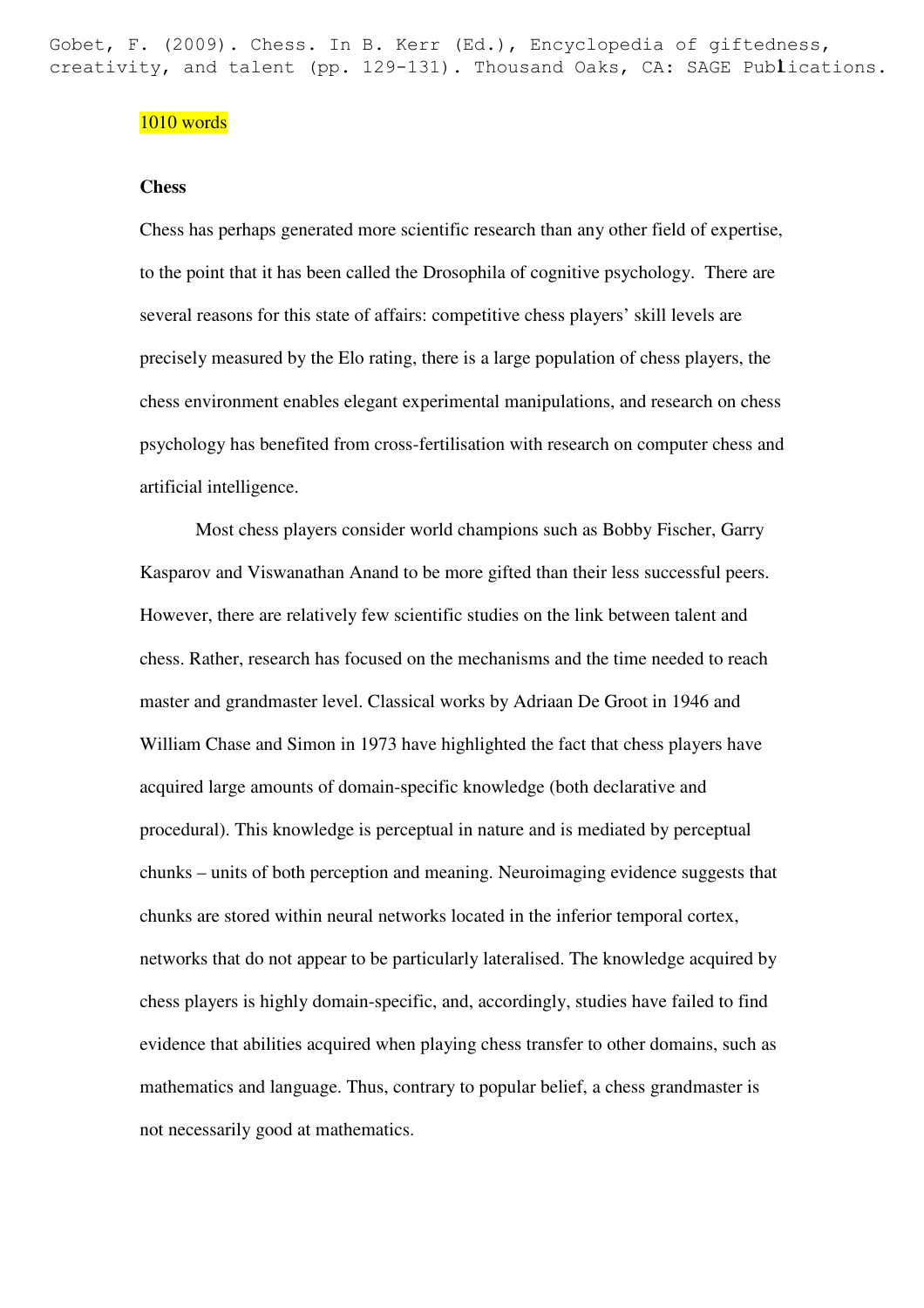While De Groot, Chase, and Simon emphasised the role of practice to acquire domain-specific knowledge, they were open to the possibility of individual differences with respect to talent. By contrast, Anders Ericsson and his colleagues have taken a more extreme position and argued that, with the exception of motivational differences, there is no such thing as talent for cognitive activities like chess. Instead, top-level performance is determined by the amount of deliberate practice that individuals devote to their domain of choice. Deliberate practice is characterised by goal-directed and repetitive activities for which immediate feedback is available. These activities, performed individually, require a considerable amount of effort and are usually not enjoyable. Anecdotal evidence about chess masters' practice activities as well as controlled studies using retrospective questionnaires about the amount and type of dedicated practice shown by chess players of various skill levels have supported the assumption that it takes a large amount of practice (about 10,000 hours on average) to reach master level. However, deliberate practice is only part of the explanation: it accounts for less than 40% of the variance in skill, there exist vast individual differences in the amount of deliberate practice necessary to reach high levels of skill, and skill level does not increase monotonically with the number of hours of practice.

Research on intelligence has produced mixed results. Some studies have shown a correlation between skill level and IQ while others have failed to find such a correlation. Surprisingly, visuo-spatial memory does not predict skill. However, there exists some direct empirical evidence supporting the role of talent in chess. A possible marker of chess talent is handedness: chess players are less likely to be right-handed than the population at large, and their degree of handedness is weaker. Another potential marker is month of birth: chess players are more likely to be born in late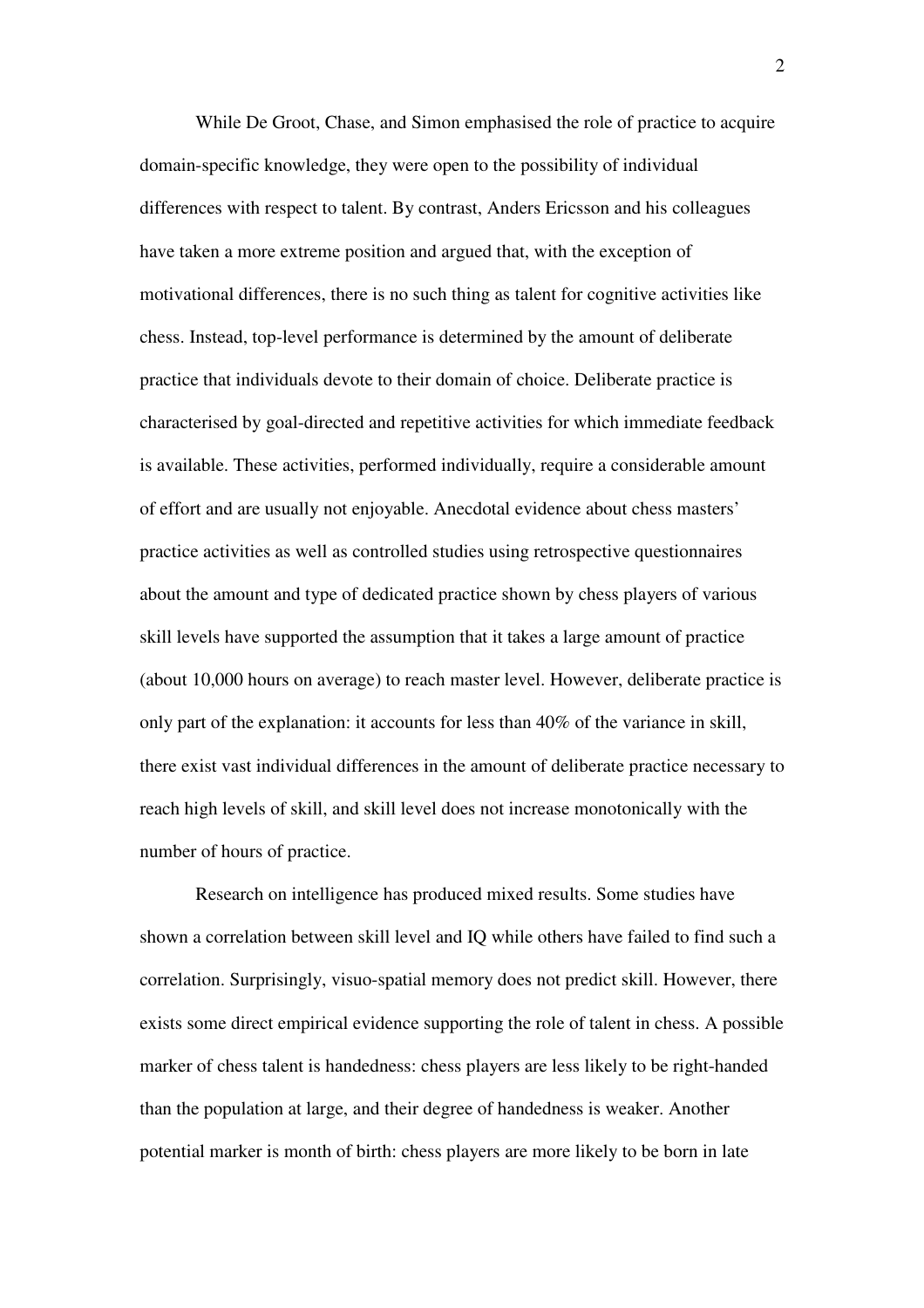winter and in spring than non-chess players. Personality differences have been identified as well; for example, children taking up chess as a hobby score higher with respect to Intellect/openness and Energy/extraversion than children not playing chess. Finally, starting age has also been shown to be a predictor of the likelihood to reach master level. A plausible hypothesis is that, just as with first language acquisition, there is a critical period for starting playing and practicing chess. The presence of this critical period may be due to a decrease of neural plasticity with development. In this respect, it is interesting that the age at which players obtain their first grandmaster results has declined in the last decades, with a player like Magnus Carlsen (currently seventeen years old and number five in the world) having obtained the grandmaster title at the age of thirteen years and four months.

Another (indirect) argument supporting the hypothesis of talent in chess is that, chess being highly competitive, it is likely that top players optimise their practice activities, which should lead to a levelling of the playing field. However, half a dozen players currently dominate the chess arena. In addition to the markers of talent just mentioned, it should also be pointed out that the "Matthew effect" may be at play as well: small differences at the beginning of a player's career – be it differences due to environmental and coaching facilities, to talent (e.g., in the speed of acquiring new chunks), or to sheer luck – may result in significant differences years after. Finally, the substantial individual differences between women and men (there is only one female player among the 150 best players in the world at the time of writing these lines) seem to be explained by differences in participation rates (there is only 1 female player for every 20 male players in the rating list of the International Chess Federation), although the reason for this difference in participation rates is open to debate.